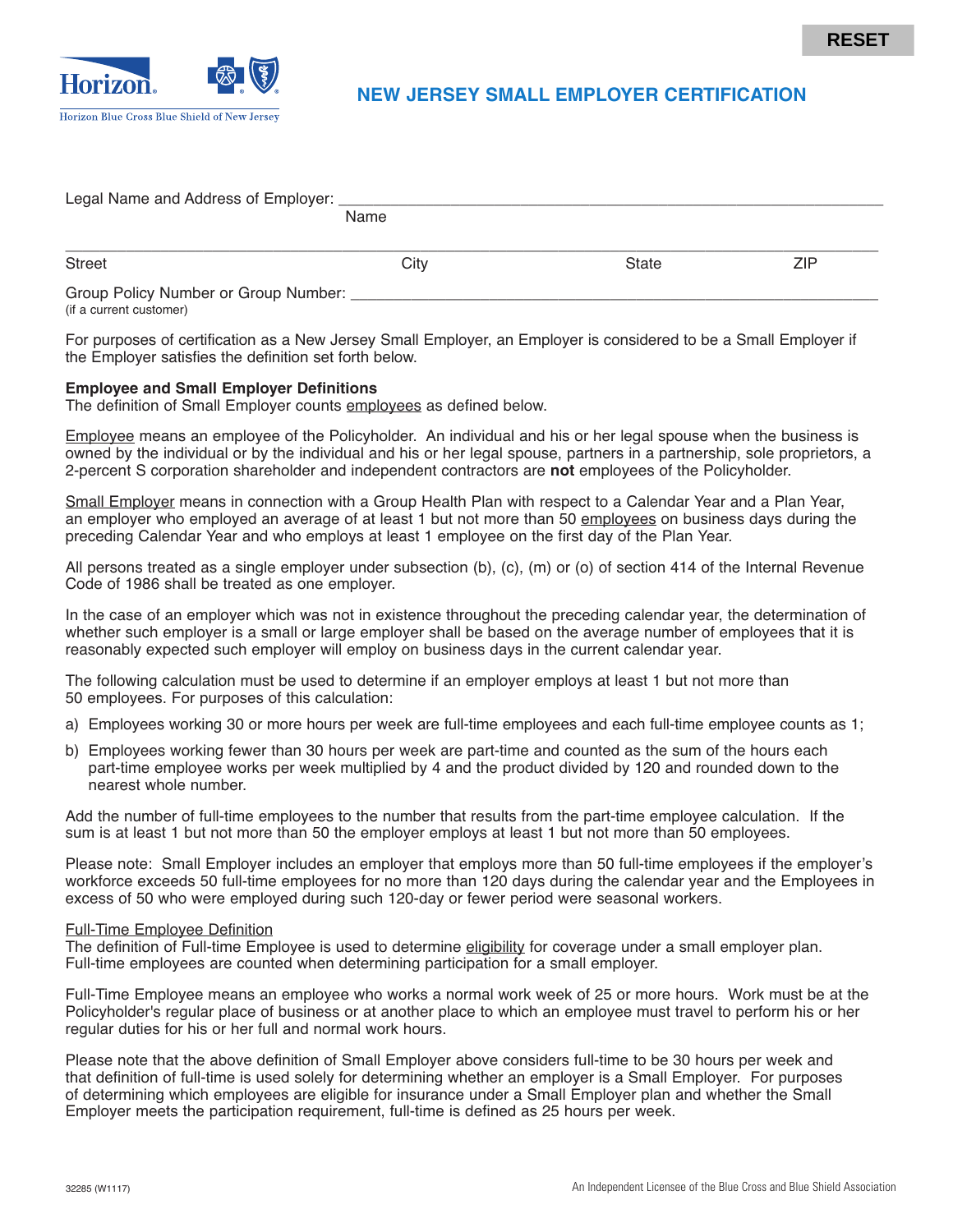Please indicate below the number of employees by work location/State. Refer to the definition of "employee" on page 1. All employees must be included, regardless of whether or not they currently have medical coverage and through whom that coverage is provided.

| Work Location (list by State) | Number of Employees or Former Employees |           |                                        |       |
|-------------------------------|-----------------------------------------|-----------|----------------------------------------|-------|
|                               | Full-time                               | Part-time | COBRA or<br><b>State</b><br>Continuees | Other |
|                               |                                         |           |                                        |       |
|                               |                                         |           |                                        |       |
|                               |                                         |           |                                        |       |
|                               |                                         |           |                                        |       |
|                               |                                         |           |                                        |       |

The following information will be used to calculate the **participation** rate. Refer to the definition of "full-time employee" on page 1 that counts employees working 25 or more hours per week.

### Total # Full-time Employees \_\_\_\_\_\_\_\_\_

Total # Full-time Employees applying/enrolling for health benefits coverage \_\_\_\_\_\_\_\_\_

Total # Full-time employees waiving health benefits coverage under the policy with coverage under their spouse's or parent's group coverage, Medicare, Medicaid, or NJ FamilyCare or Tricare or any other group Health Benefits Plan **through a different employer** \_\_\_\_\_\_\_\_\_

Total # Full-time employees waiving health benefits coverage under the policy with coverage under a Health Benefits Plan **issued by another carrier and offered by the small employer:** 

Please separately list the name(s) of the other carrier(s) and the number of employees covered under each:

\_\_\_\_\_\_\_\_\_\_\_\_\_\_\_\_\_\_\_\_\_\_\_\_\_\_\_\_\_\_\_\_\_\_\_\_\_\_\_\_\_\_\_\_\_\_\_\_\_\_\_\_\_\_\_\_\_\_\_\_\_\_\_\_\_\_\_\_\_\_\_\_\_\_\_\_\_ \_\_\_\_\_\_\_\_\_ \_\_\_\_\_\_\_\_\_\_\_\_\_\_\_\_\_\_\_\_\_\_\_\_\_\_\_\_\_\_\_\_\_\_\_\_\_\_\_\_\_\_\_\_\_\_\_\_\_\_\_\_\_\_\_\_\_\_\_\_\_\_\_\_\_\_\_\_\_\_\_\_\_\_\_\_\_ \_\_\_\_\_\_\_\_\_

Total # Full-time employees waiving health benefits coverage under the policy without coverage under a spouse's or parent's group coverage; Medicare, Medicaid, or NJ FamilyCare or Tricare or any other Health Benefits Plan \_\_\_

Total # Employees in an ineligible class or classes \_\_\_\_\_\_\_\_\_

The following information will be used to determine how certain federal laws apply to the Small Employer.

Is your firm subject to Working Aged Provisions of federal law (TEFRA/DEFRA)?  $\Box$  Yes  $\Box$  No (You may be subject to the law if you employed 20 or more employees for 20 weeks in the current or prior calendar year)

If yes, provide the number of full-time and part-time employees you employed for at least 20 or more weeks in the current or prior calendar year.

For purposes of this question "employee" includes: full-time employees, part-time employees, seasonal employees, temporary employees, employees who are union members, owners, partners, officers and excludes self-employed persons, independent contractors (1099), directors

Is your firm subject to the requirements of the federal COBRA law?

 $\Box$  Yes  $\Box$  No

(You may be subject to the law if you employed 20 or more employees during 50% or more of the working days during the previous calendar year.)

For purposes of this question "employee" includes: full-time employees, part-time employees, seasonal employees, temporary employees, employees who are union members, owners, partners, officers and excludes self-employed persons, independent contractors (1099), directors.

If yes, provide the number of full-time and part-time employees you employed during 50% or more of the working days during the previous calendar year.

Each part-time employee counts as a fraction of an employee, with the fraction equal to the number of hours the part-time employee worked divided by the hours an employee must work to be considered full-time.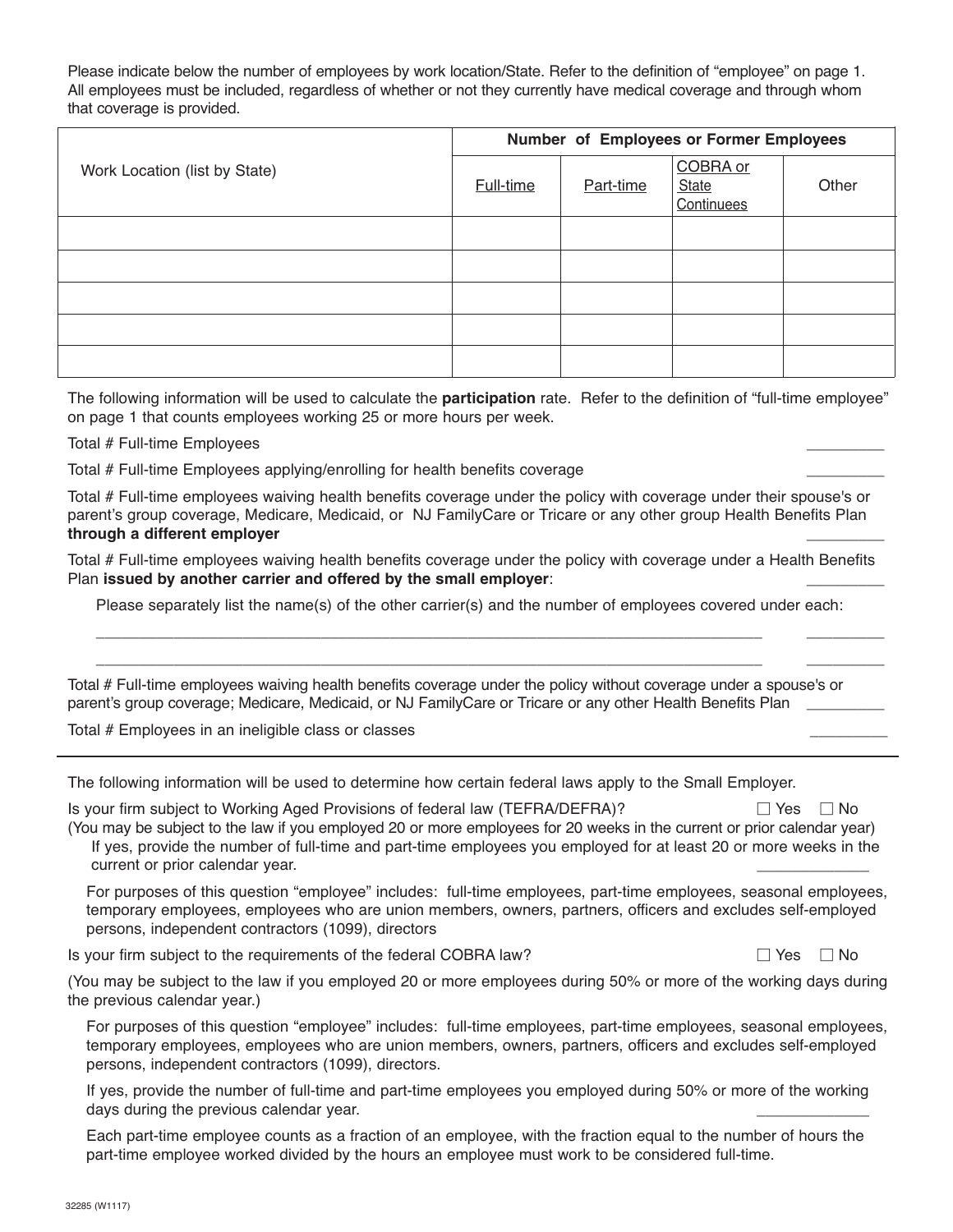# **CERTIFICATION AS A SMALL EMPLOYER IN THE STATE OF NEW JERSEY**

For a Group Health Benefits Plan

Please sign and date appropriate section indicating whether or not you meet the definition of a small employer .

| $\Box$ I certify that I qualify as a Small Employer in the State of New Jersey.)                                                                                                                                                                                                                                                                                                                                            |       |  |  |  |
|-----------------------------------------------------------------------------------------------------------------------------------------------------------------------------------------------------------------------------------------------------------------------------------------------------------------------------------------------------------------------------------------------------------------------------|-------|--|--|--|
| <b>AND</b>                                                                                                                                                                                                                                                                                                                                                                                                                  |       |  |  |  |
| I certify that the information provided to Horizon Blue Cross Blue Shield of New Jersey is true and complete. I<br>$\Box$<br>understand that if the above information is not complete or is not provided to Horizon BCBSNJ, in a timely manner,<br>then health benefits coverage does not have to be offered or continued. I further understand that incomplete or<br>untrue information may void health benefits coverage. |       |  |  |  |
| I certify that I have obtained and maintain a stand-alone pediatric dental plan for all employees and dependents<br>enrolling for health benefits coverage.                                                                                                                                                                                                                                                                 |       |  |  |  |
| Signature of Officer, Partner or Owner                                                                                                                                                                                                                                                                                                                                                                                      | Title |  |  |  |
| Print Name of Officer, Partner or Proprietor                                                                                                                                                                                                                                                                                                                                                                                | Date  |  |  |  |
| <b>Signature of Witness</b>                                                                                                                                                                                                                                                                                                                                                                                                 | Date  |  |  |  |
| $\Box$ I certify that I am NOT a Small Employer in the State of New Jersey, as defined above.                                                                                                                                                                                                                                                                                                                               |       |  |  |  |

| Signature of Officer, Partner or Proprietor  | Title |
|----------------------------------------------|-------|
|                                              |       |
| Print Name of Officer, Partner or Proprietor | Date  |
| <b>Signature of Witness</b>                  | Date  |

**Any person who includes any false or misleading information on an application or enrollment form or certification for a health benefits plan is subject to criminal and civil penalties.**